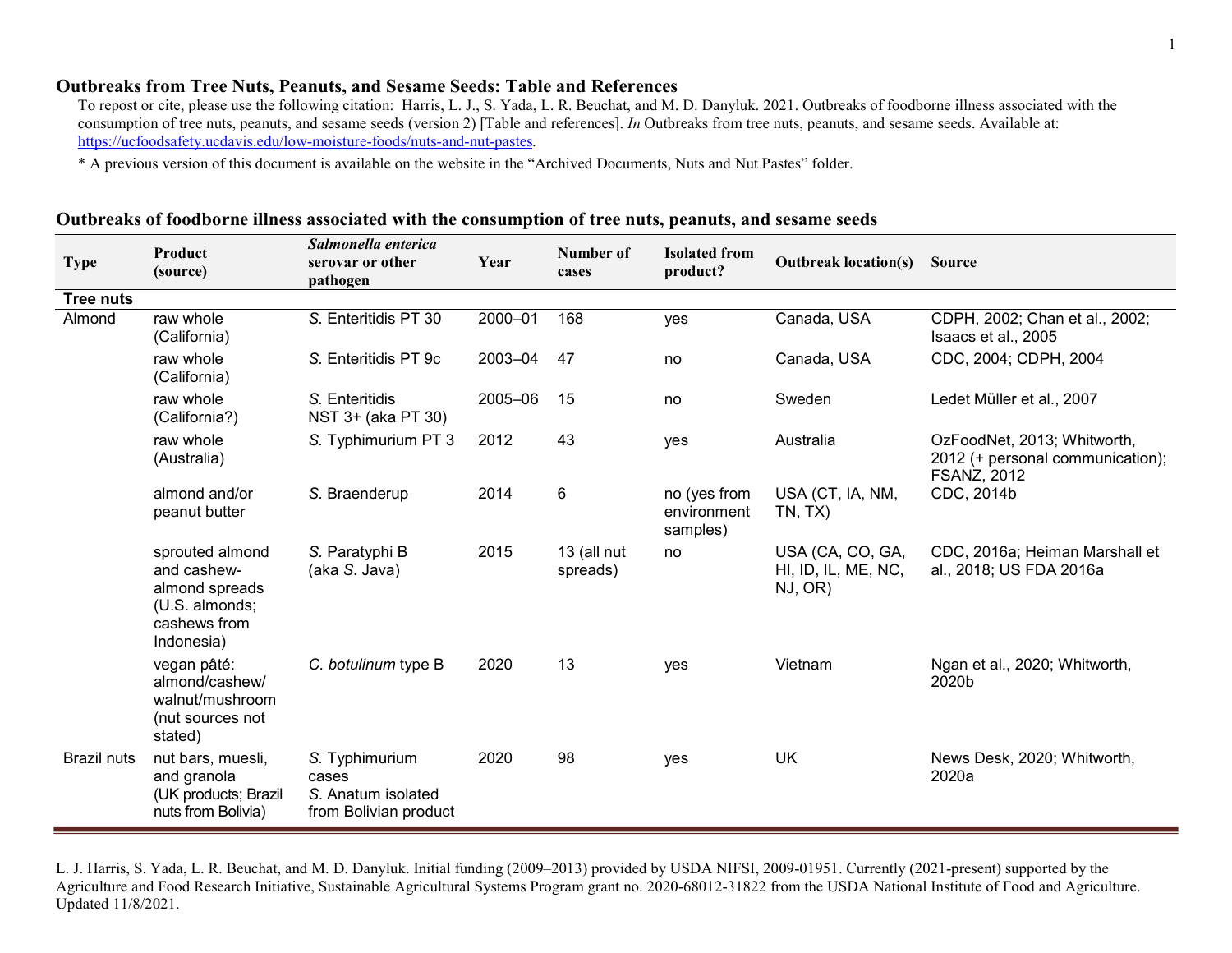| <b>Type</b> | Product<br>(source)                                                                | Salmonella enterica<br>serovar or other<br>pathogen                                  | Year        | Number of<br>cases              | <b>Isolated from</b><br>product? | <b>Outbreak location(s)</b>                         | <b>Source</b>                                              |
|-------------|------------------------------------------------------------------------------------|--------------------------------------------------------------------------------------|-------------|---------------------------------|----------------------------------|-----------------------------------------------------|------------------------------------------------------------|
| Cashew      | peanut/cashew mix<br>(not stated)                                                  | S. Typhimurium<br><b>PT 170</b>                                                      | 2010        | 19                              | yes                              | Australia                                           | OzFoodNet, 2010                                            |
|             | cashew "cheese" $1 -$<br>raw (California;<br>cashews from SE<br>Asia)              | S. Stanley                                                                           | $2013 - 14$ | 18                              | yes                              | USA (CA, NV, WY)                                    | CDC, 2014a; Whitman et al.,<br>2021; Whitworth, 2014       |
|             | cashew cheese <sup>1</sup> -<br>raw, fermented<br>(made in Canada)                 | S. Weltevreden                                                                       | 2017        | 23                              | yes                              | Canada                                              | Schmitt et al., 2018                                       |
|             | sprouted cashew-<br>almond spreads<br>(cashews from<br>Indonesia; U.S.<br>almonds) | S. Paratyphi B<br>(aka S. Java)                                                      | 2015        | 13 (all nut<br>spreads)         | no                               | USA (CA, CO, GA,<br>HI, ID, IL, ME, NC,<br>NJ, OR)  | CDC, 2016a; Heiman Marshall et<br>al., 2018; US FDA, 2016a |
|             | vegan pâté:<br>almond/cashew/<br>walnut/mushroom<br>(nut sources not<br>stated)    | C. botulinum type B                                                                  | 2020        | 13                              | yes                              | Vietnam                                             | Ngan et al., 2020; Whitworth,<br>2020b                     |
|             | cashew brie -<br>vegan product<br>(made in U.S.)                                   | S. Chester, S. Duisburg,<br>S. Leiden, S. Urbana,<br>S. Typhimurium,<br>S. Vinohrady | 2020-21     | 20                              | yes (brie, raw<br>cashews)       | USA (CA, FL, MD,<br>$TN$ )                          | CDC, 2021; Fensterbush, 2021;<br>US FDA, 2021a, 2021b      |
| Coconut     | desiccated<br>(Papua New<br>Guinea)                                                | S. Typhi,<br>S. Senftenberg and<br>possibly others                                   | 1953        | >50 (est.<br>from epi<br>curve) | yes                              | Australia                                           | Wilson and Mackenzie, 1955                                 |
|             | desiccated<br>(Sri Lanka)                                                          | S. Paratyphi B                                                                       | 1960-61     | 3                               | yes                              | England                                             | Semple et al., 1961                                        |
|             | desiccated<br>(not stated)                                                         | S. Java PT Dundee                                                                    | 1999        | 18                              | yes                              | United Kingdom                                      | Ward et al., 1999                                          |
|             | frozen, precut<br>pieces<br>(Indonesia)                                            | S. Chailey                                                                           | 2017        | 14 (USA)<br>5 (Canada)          | no                               | USA (CO, KA, OR,<br>PA, TX, UT, WA),<br>Canada (BC) | Luna et al., 2018; Obenhuber,<br>2020                      |
|             | frozen, shredded<br>(Vietnam)                                                      | S. 14, [5], 12:b.                                                                    | $2017 - 18$ | 26 (USA)<br>1 (Canada)          | yes                              | USA (CA, CO, CT,<br>MA, NJ, NY, OK,                 | CDC, 2018a; Obenhuber, 2020                                |
|             |                                                                                    | S. Newport                                                                           |             | $1$ (USA)                       |                                  | PA, WA), Canada                                     |                                                            |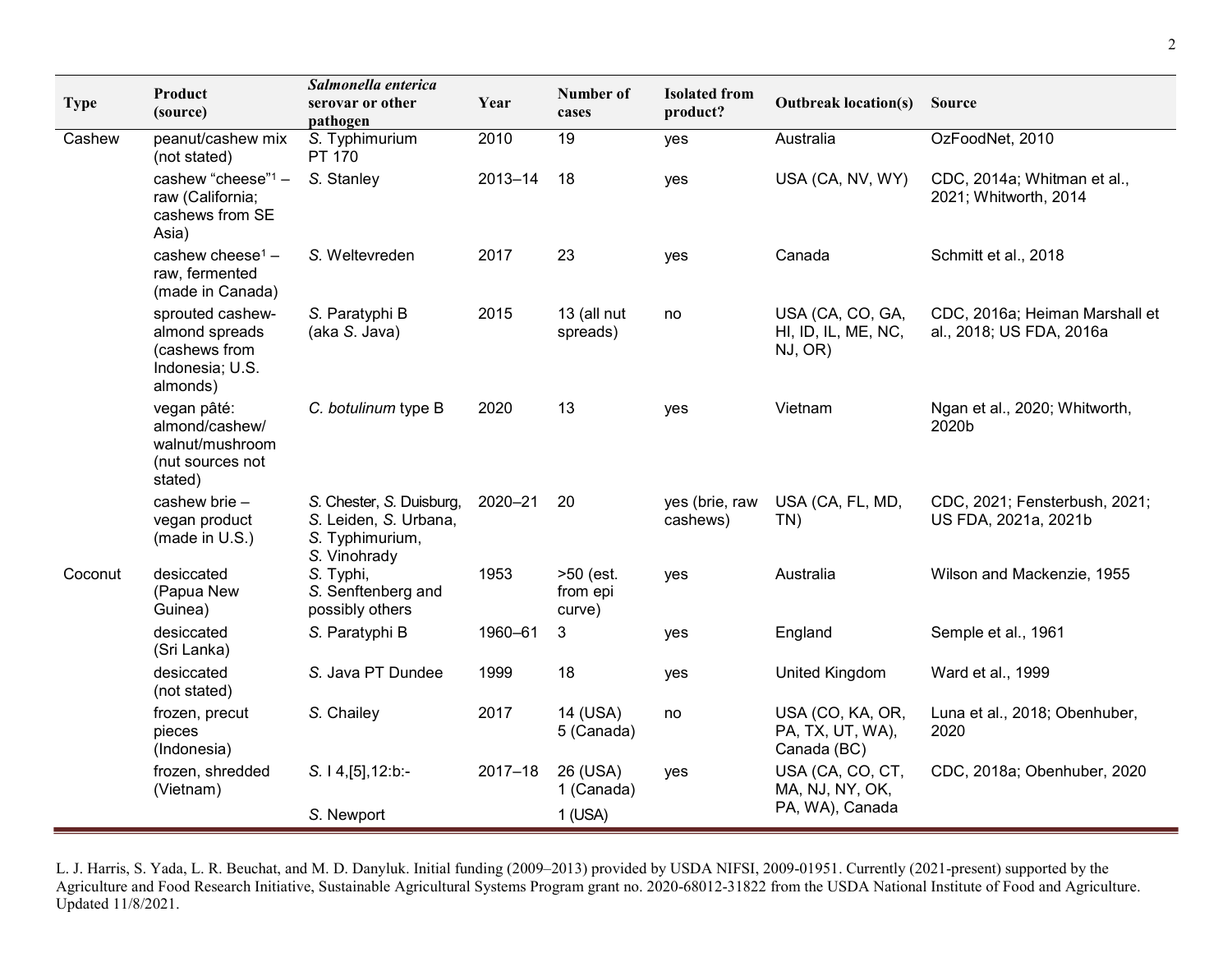| <b>Type</b> | Product<br>(source)                                                             | Salmonella enterica<br>serovar or other<br>pathogen | Year        | Number of<br>cases            | <b>Isolated from</b><br>product? | <b>Outbreak location(s)</b>                        | <b>Source</b>                                                                            |
|-------------|---------------------------------------------------------------------------------|-----------------------------------------------------|-------------|-------------------------------|----------------------------------|----------------------------------------------------|------------------------------------------------------------------------------------------|
|             | dried, raw<br>(Sri Lanka?)                                                      | S. Typhimurium                                      | $2017 - 18$ | 14                            | yes                              | USA (CA, CO, CT,<br>ID, MO, OR, TX,<br>$UT + DC$ ) | CDC, 2018b; Obenhuber, 2020                                                              |
| Hazelnut    | in-shell<br>(Oregon)                                                            | E. coli O157:H7                                     | $2010 - 11$ | 8 (USA)<br>2 (Canada)         | yes                              | Canada, USA (WI,<br>MN, MI)                        | CDC, 2011a; CDPH, 2013;<br>Farber, 2015 (personal<br>communication); Miller et al., 2012 |
|             | in-shell<br>(Oregon)                                                            | S. Typhimurium                                      | 2016        | 6                             | yes                              | USA (OR, WA)                                       | Beach, 2017; OHA, 2017;<br>Whitman et al., 2021                                          |
|             | sprouted hazelnut<br>spreads<br>(hazelnuts from<br>Turkey)                      | S. Paratyphi B<br>(aka S. Java)                     | 2015        | 13 (all nut<br>spreads)       | no                               | USA (CA, CO, GA,<br>HI, ID, IL, ME, NC,<br>NJ, OR) | CDC, 2016a; Heiman Marshall et<br>al., 2018; US FDA 2016a                                |
| Pine nut    | whole, bulk<br>(Turkey)                                                         | S. Enteritidis                                      | 2011        | 53                            | yes                              | USA (MD, NY, NJ,<br>PA, VA, WV)                    | CDC, 2011b; Whitman et al.,<br>2021                                                      |
| Pistachio   | pistachios;<br>pistachio products<br>(California)                               | S. Montevideo<br>S. Newport<br>S. Senftenberg       | 2008-09     | 83                            | yes                              | USA (21 states)                                    | CDC, 2009b; Whitham et al.,<br>2021                                                      |
|             | roasted<br>(California)                                                         | S. Senftenberg                                      | 2013        | 8                             | yes                              | USA (CA, KS, MA,<br>MD, PA, WI)                    | <b>US FDA, 2014</b>                                                                      |
|             | roasted inshell and<br>shelled<br>(California)                                  | S. Montevideo<br>S. Senftenberg                     | 2015-16     | 9 Montevideo<br>2 Senftenberg | ves                              | USA (AL, AZ, CT,<br>GA, MI, MN, ND,<br>VA, WA)     | CDC, 2016b; US FDA, 2016b,<br>2016c                                                      |
| Walnut      | raw shelled halves,<br>pieces, walnut<br>crumbs (California)                    | E. coli O157:H7                                     | 2011        | 14                            | no                               | Canada                                             | CFIA, 2011; PHAC, 2011                                                                   |
|             | vegan pâté:<br>almond/cashew/<br>walnut/mushroom<br>(nut sources not<br>stated) | C. botulinum type B                                 | 2020        | 13                            | yes                              | Vietnam                                            | Ngan et al., 2020; Whitworth,<br>2020b                                                   |

<sup>1</sup>The "cheese" was a non-dairy product made from cashews, water, and other ingredients.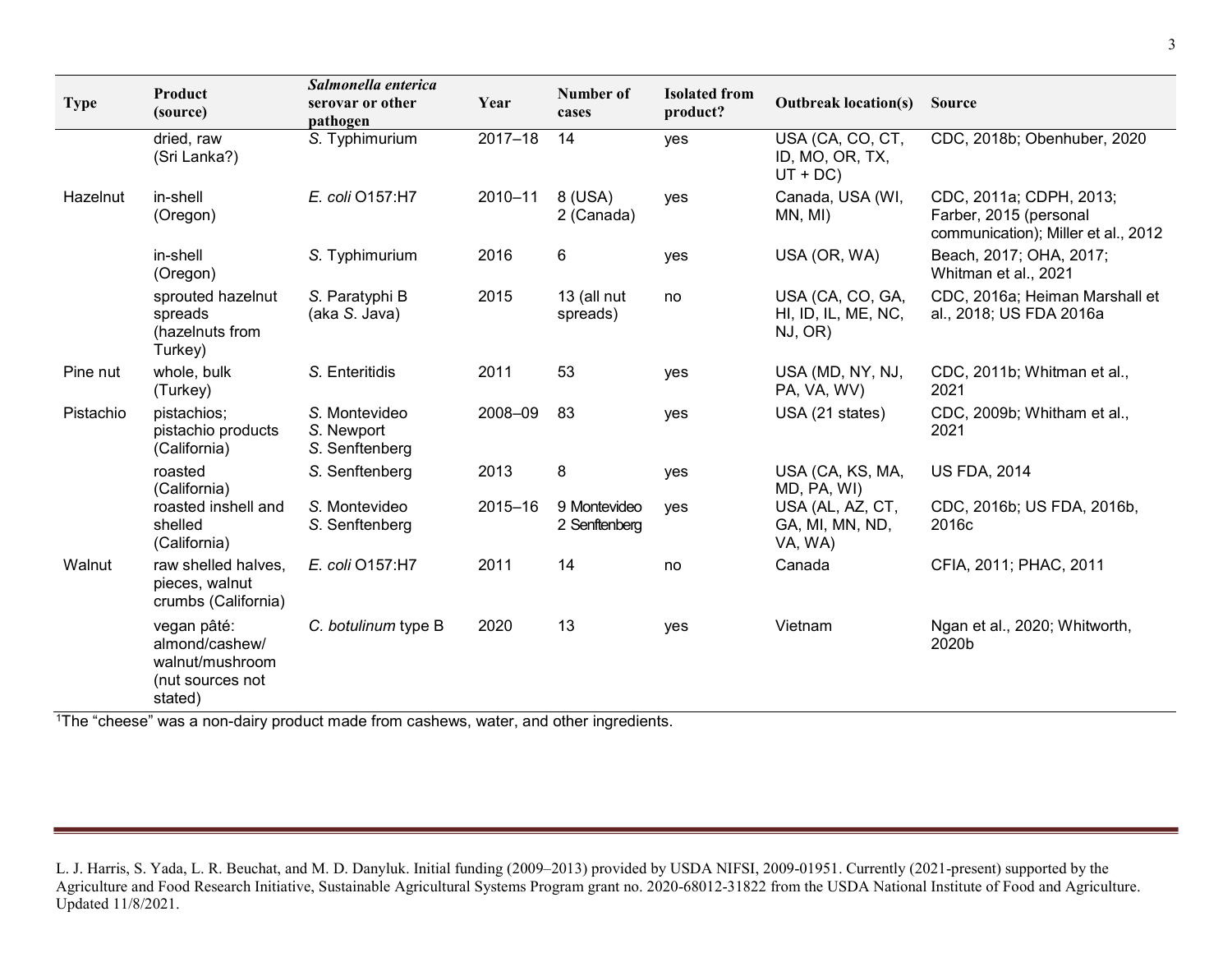| <b>Type</b>    | Product<br>(Source)                                              | Salmonella enterica<br>serovar or other<br>pathogen | Year    | Number of<br>cases       | <b>Isolated from</b><br>product?        | <b>Outbreak location(s)</b>            | <b>Source</b>                                                         |
|----------------|------------------------------------------------------------------|-----------------------------------------------------|---------|--------------------------|-----------------------------------------|----------------------------------------|-----------------------------------------------------------------------|
| <b>Peanuts</b> |                                                                  |                                                     |         |                          |                                         |                                        |                                                                       |
| Peanut         | boiled peanuts<br>(Taiwan)                                       | C. botulinum type A                                 | 1986    | 9 total<br>2 fatal       | yes (toxin)                             | Taiwan                                 | Chou et al., 1988; Tsai et al., 1990                                  |
|                | savory snack<br>(Israel)                                         | S. Agona PT 15                                      | 1994-95 | 71                       | yes                                     | Israel, United<br>Kingdom, USA         | Killelea et al., 1996; Shohat et al.,<br>1996; Threlfall et al., 1996 |
|                | peanut butter<br>(Australia)                                     | S. Mbandaka                                         | 1996    | 15                       | yes                                     | Australia                              | Scheil et al., 1997, 1998                                             |
|                | flavored or<br>roasted in-shell<br>(Asia)                        | S. Stanley and<br>S. Newport                        | 2001    | 97 Stanley<br>12 Newport | yes                                     | Australia, Canada,<br>United Kingdom   | Kirk et al., 2004                                                     |
|                | boiled<br>(USA)                                                  | S. Thompson                                         | 2006    | 100                      | yes                                     | <b>USA (South</b><br>Carolina)         | Marler Clark LLP, 2006; ProMED-<br>mail, 2006; Christian et al., 2007 |
|                | peanut/cashew<br>mix<br>(not stated)                             | S. Typhimurium PT<br>170                            | 2010    | 19                       | yes, but not<br>same MLVA               | Australia                              | OzFoodNet, 2010                                                       |
|                | peanut butter<br>(USA)                                           | S. Tennessee                                        | 2006-07 | 715                      | yes                                     | USA (48 states)                        | CDC, 2007a, 2007b; Sheth et al.,<br>2011                              |
|                | peanut butter<br>(not stated)                                    | C. botulinum<br>(serotypes A and $B$ ) <sup>2</sup> | 2006-08 | 5                        | yes (spores)                            | Canada                                 | Sheppard et al., 2012                                                 |
|                | peanut butter.<br>peanut butter-<br>containing<br>products (USA) | S. Typhimurium                                      | 2008-09 | 714                      | <b>ves</b>                              | USA (46 states),<br>one case in Canada | Cavallaro et al., 2011; CDC,<br>2009a, 2010                           |
|                | peanut butter<br>(USA)                                           | S. Bredeney                                         | 2012    | 42                       | no                                      | USA (20 states)                        | CDC, 2012a, 2013a                                                     |
|                | peanut and/or<br>almond butter                                   | S. Braenderup                                       | 2014    | 6                        | no (yes from<br>environment<br>samples) | USA (CT, IA, NM,<br>TN, TX             | CDC, 2014b                                                            |

<sup>2</sup> Outbreak of intestinal toxemia botulism, which is very rare; two of three patients studied had a history of Crohn's disease and bowel surgery.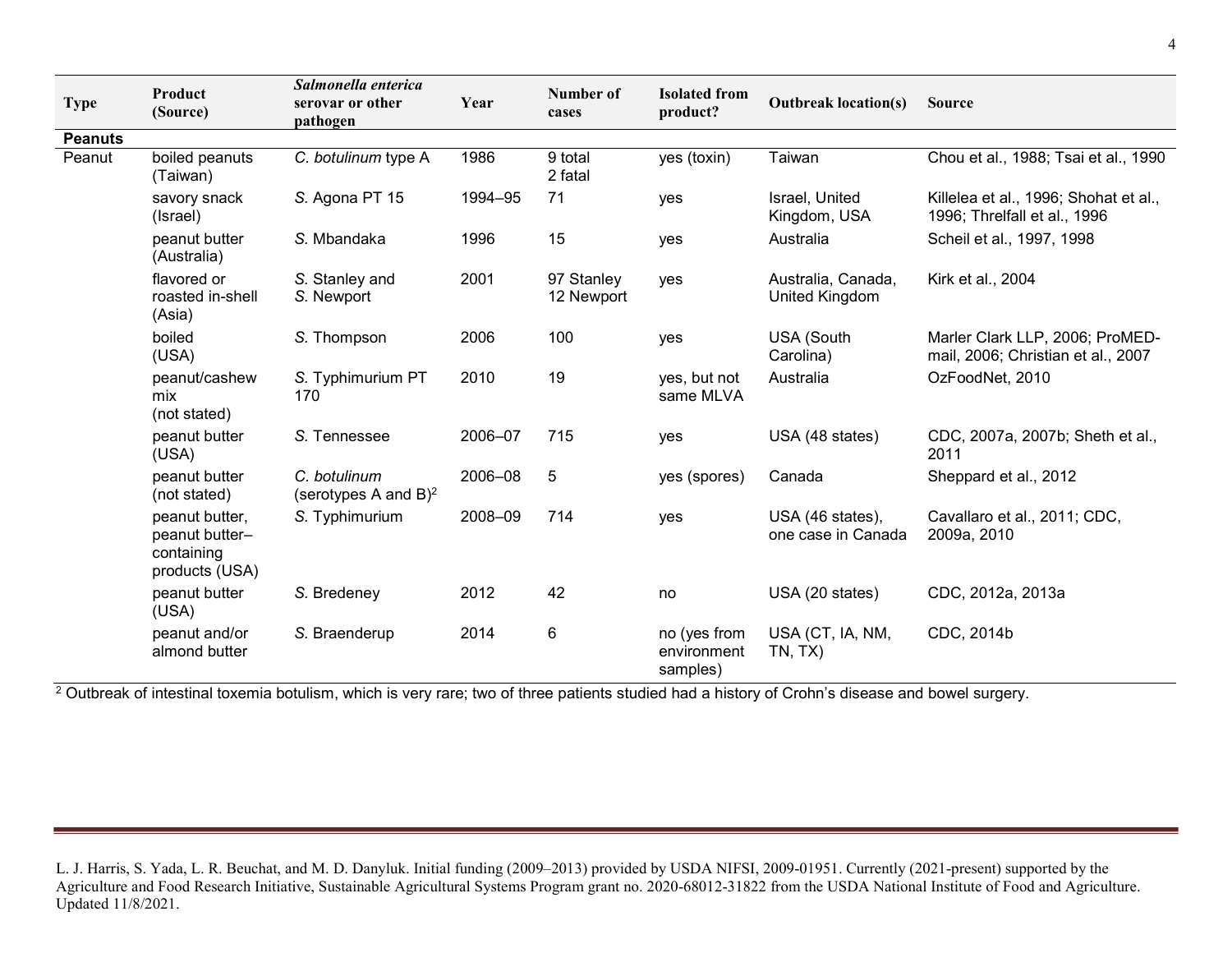| <b>Type</b>    | Product<br>(Source)                                          | Salmonella enterica<br>serovar or other<br>pathogen   | Year    | Number of<br>cases                           | <b>Isolated from</b><br>product? | <b>Outbreak location(s)</b>                                                    | <b>Source</b>                                                                                               |
|----------------|--------------------------------------------------------------|-------------------------------------------------------|---------|----------------------------------------------|----------------------------------|--------------------------------------------------------------------------------|-------------------------------------------------------------------------------------------------------------|
| <b>Seeds</b>   |                                                              |                                                       |         |                                              |                                  |                                                                                |                                                                                                             |
| Sesame<br>seed | halva<br>(Turkey)                                            | S. Typhimurium DT<br>104                              | 2001    | 27 (Sweden)<br>18 (Norway)<br>17 (Australia) | yes                              | Australia, Germany,<br>Norway, Sweden,<br>United Kingdom                       | Aavitsland et al., 2001;<br>Brockmann, 2001; de Jong et al.,<br>2001; Little, 2001; O'Grady et al.,<br>2001 |
|                | tahini<br>(Egypt)                                            | S. Montevideo                                         | 2002    | 55                                           | yes                              | Australia                                                                      | Tauxe et al., 2008; Unicomb et al.,<br>2005                                                                 |
|                | tahini<br>(Lebanon)                                          | S. Montevideo                                         | 2003    | 3                                            | yes                              | Australia                                                                      | Unicomb et al., 2005                                                                                        |
|                | tahini and halva<br>(Lebanon)                                | S. Montevideo                                         | 2003    | 10                                           | yes                              | New Zealand                                                                    | Unicomb et al., 2005                                                                                        |
|                | tahini (Lebanon)<br>and hummus<br>(made from the<br>tahini)  | S. Bovismorbificans                                   | 2011    | 23                                           | yes                              | USA (7 states)                                                                 | CDC, 2012b                                                                                                  |
|                | tahini<br>(Turkey) and<br>hummus (made<br>from the tahini)   | S. Montevideo<br>S. Mbandaka<br>S. Maastricht         | 2012    | 12<br>3                                      | yes                              | New Zealand                                                                    | NZPHS, 2013; Paine et al., 2014                                                                             |
|                | tahini<br>(Turkey)                                           | S. Montevideo,<br>S. Mbandaka                         | 2013    | 16                                           | yes                              | USA (9 states)                                                                 | CDC, 2013b                                                                                                  |
|                | sesame-based<br>food products<br>(incl. tahini and<br>seeds) | Salmonella enterica<br>11:z41:enz15<br>(new serotype) | 2016-17 | 40                                           | yes                              | <b>EU Member States</b><br>(Greece, Germany,<br>Czech Republic,<br>Luxembourg) | ECDC, 2017                                                                                                  |
|                | tahini<br>(Israel)                                           | S. Concord                                            | 2018-19 | 8                                            | yes                              | USA (4 states)                                                                 | CDC, 2019a; US FDA, 2019                                                                                    |
|                | tahini<br>(Palestine)                                        | S. Concord                                            | 2019    | $\,6\,$                                      | yes                              | USA (3 states)                                                                 | CDC, 2019b                                                                                                  |

L. J. Harris, S. Yada, L. R. Beuchat, and M. D. Danyluk. Initial funding (2009–2013) provided by USDA NIFSI, 2009-01951. Currently (2021-present) supported by the Agriculture and Food Research Initiative, Sustainable Agricultural Systems Program grant no. 2020-68012-31822 from the USDA National Institute of Food and Agriculture. Updated 11/8/2021.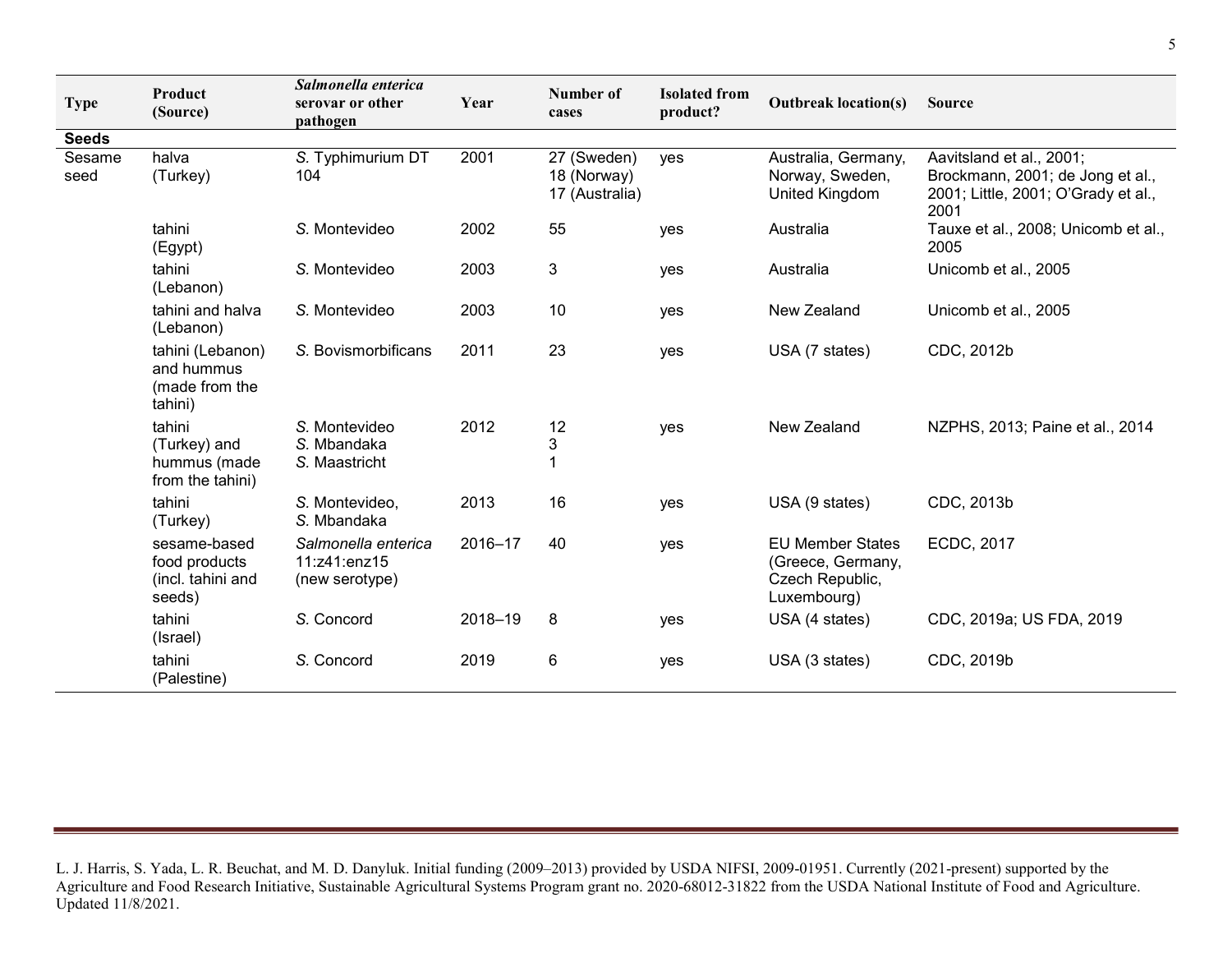## References Cited

- Aavitsland P., O. Alvseike, P. J. Guérin, and T. L. Stavnes. 2001. International outbreak of Salmonella Typhimurium DT104 – update from Norway. *Eurosurveillance* 5(33), 16 August:1701. Available at: http://www.eurosurveillance.org/ViewArticle.aspx?ArticleId=1701.
- Beach, C. 2017. Salmonella outbreak traced to hazelnuts from Oregon farm. Food Safety News, 7 January. Available at: http://www.foodsafetynews.com/2017/01/salmonella-outbreak-traced-tohazelnuts-from-oregon-farm/ .
- Brockmann, S. 2001. International outbreak of Salmonella Typhimurium DT104 due to contaminated sesame seed products – update from Germany (Baden-Württemberg). Eurosurveillance 5(33), 16 August:1699. Available at: http://www.eurosurveillance.org/ViewArticle.aspx?ArticleId=1699.
- California Department of Public Health [CDPH]. 2002. Environmental investigation of Salmonella Enteritidis Phage Type 30 outbreak associated with consumption of raw almonds. [Note: document fdb%20eru%20Almond%20SE%20Rpt%202001-2002 is no longer available online from CDPH.]
- California Department of Public Health [CDPH]. 2004. Environmental investigation of Salmonella Enteritidis Phage Type 9c outbreak associated with consumption of raw almonds. [Note: document fdb%20eru%20Almond%20SE2004 is no longer available online from CDPH.]
- California Department of Public Health [CDPH]. 2013. Environmental investigation of the Escherichia coli O157:H7 outbreak in Minnesota, Michigan, Wisconsin, and Canada associated with hazelnuts -January 2011. [Note: document fdbEIRDF2011 is no longer available online from CDPH.]
- Canadian Food Inspection Agency [CFIA]. 2011. Certain bulk and prepackaged raw shelled walnuts may contain E. coli O157:H7 bacteria. [Health hazard alerts, April 2011] Available at: https://www.healthycanadians.gc.ca/recall-alert-rappel-avis/inspection/2011/33575r-eng.php.
- Cavallaro, E., K. Date, C. Medus, S. Meyer, B. Miller, C. Kim, S. Nowicki, S. Cosgrove, D. Sweat, Q. Phan, J. Flint, E. R. Daly, J. Adams, E. Hyytia-Trees, P. Gerner-Smidt, R. M. Hoekstra, C. Schwensohn, A. Langer, S. V. Sodha, M. C. Rogers, F. J. Angulo, R. V. Tauxe, I. T. Williams, and C. Barton Behravesh. 2011. Salmonella Typhimurium infections associated with peanut products. N. Engl. J. Med. 365(7):601–610.
- Centers for Disease Control and Prevention [CDC]. 2004. Outbreak of Salmonella serotype Enteritidis infections associated with raw almonds—United States and Canada, 2003–2004. MMWR Weekly 53(22):484–487. Available at: http://www.cdc.gov/mmwr/preview/mmwrhtml/mm5322a8.htm.
- Centers for Disease Control and Prevention [CDC]. 2007a. Multistate outbreak of Salmonella serotype Tennessee infections associated with peanut butter—United States 2006–2007. MMWR Weekly 56 (21):521–524.
- Centers for Disease Control and Prevention [CDC]. 2007b. Salmonellosis Outbreak investigation February 2007. Available at: http://www.cdc.gov/ncidod/dbmd/diseaseinfo/salmonellosis\_2007/outbreak\_notice.htm.
- Centers for Disease Control and Prevention [CDC]. 2009a. Multistate outbreak of Salmonella infections associated with peanut butter and peanut butter-containing products—United States, 2008–2009. MMWR Weekly 58(4):85–90.
- Centers for Disease Control and Prevention [CDC]. 2009b. Multistate outbreak of Salmonella infections linked to pistachio nuts (final update). Available at: https://www.cdc.gov/salmonella/2009/pistachionuts-4-14-2009.html.

L. J. Harris, S. Yada, L. R. Beuchat, and M. D. Danyluk. Initial funding (2009–2013) provided by USDA NIFSI, 2009-01951. Currently (2021-present) supported by the Agriculture and Food Research Initiative, Sustainable Agricultural Systems Program grant no. 2020-68012-31822 from the USDA National Institute of Food and Agriculture. Updated 11/8/2021.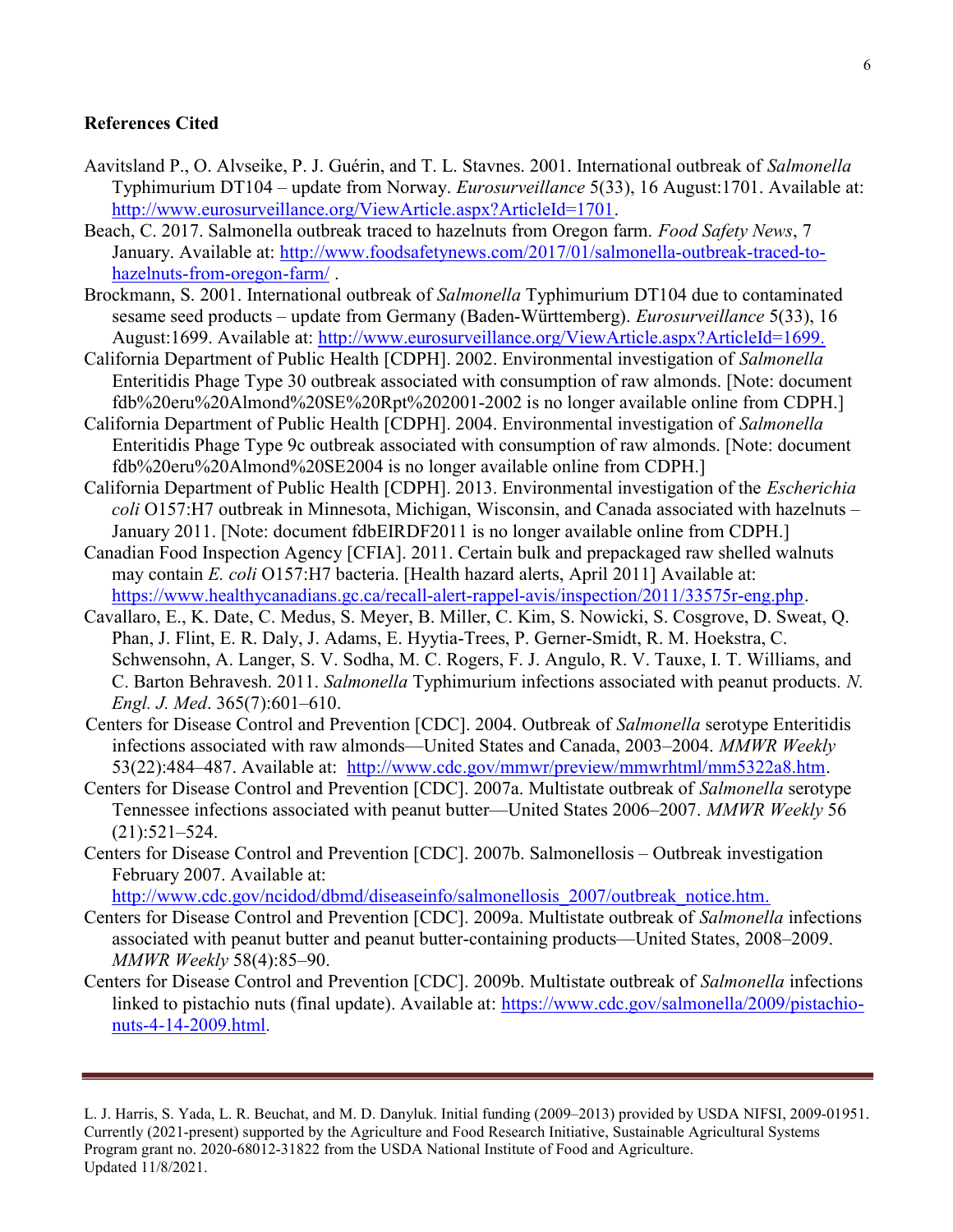- Centers for Disease Control and Prevention [CDC]. 2010. Multistate outbreak of Salmonella Typhimurium infections linked to peanut butter, 2008–2009 (final update). Available at: http://www.cdc.gov/salmonella/typhimurium/update.html.
- Centers for Disease Control and Prevention [CDC]. 2011a. Investigation update: Multistate outbreak of E. coli O157:H7 infections associated with in-shell hazelnuts (final update). Available at: http://www.cdc.gov/ecoli/2011/hazelnuts0157/index.html.
- Centers for Disease Control and Prevention [CDC]. 2011b. Multistate outbreak of human Salmonella Enteritidis infections linked to Turkish pine nuts (final update). Available at: http://www.cdc.gov/salmonella/pinenuts-enteriditis/111711/index.html.
- Centers for Disease Control and Prevention [CDC]. 2012a. Multistate outbreak of Salmonella Bredeney infections linked to peanut butter manufactured by Sunland, Inc. (final update). Available at: http://www.cdc.gov/salmonella/bredeney-09-12/index.html.
- Centers for Disease Control and Prevention [CDC]. 2012b. Multistate outbreak of Salmonella serotype Bovismorbificans infections associated with hummus and tahini — United States, 2011. MMWR Weekly 61(46):944–947.
- Centers for Disease Control and Prevention [CDC]. 2013a. Notes from the field: Salmonella Bredeney infections linked to a brand of peanut butter —United States, 2012. MMWR Weekly 62(6):107. Available at: http://www.cdc.gov/mmwr/preview/mmwrhtml/mm6206a4.htm?s\_cid=mm6206a4\_e.
- Centers for Disease Control and Prevention [CDC]. 2013b. Multistate outbreak of Salmonella Montevideo and Salmonella Mbandaka infections linked to tahini sesame paste (final update). Available at: https://www.cdc.gov/salmonella/montevideo-tahini-05-13/.
- Centers for Disease Control and Prevention [CDC]. 2014a. Multistate outbreak of Salmonella Stanley infections linked to raw cashew cheese (final update). Available at: https://www.cdc.gov/salmonella/stanley-01-14/index.html.
- Centers for Disease Control and Prevention [CDC]. 2014b. Multistate outbreak of Salmonella Braenderup infections linked to nut butter manufactured by nSpired Natural Foods, Inc. (final update). Available at: http://www.cdc.gov/salmonella/braenderup-08-14/index.html.
- Centers for Disease Control and Prevention [CDC]. 2016a. Multistate outbreak of Salmonella Paratyphi B variant L(+) tartrate(+) infections linked to JEM Raw brand sprouted nut butter spreads (final update). Available at: http://www.cdc.gov/salmonella/paratyphi-b-12-15/index.html.
- Centers for Disease Control and Prevention [CDC]. 2016b. Multistate outbreak of Salmonella Montevideo and Salmonella Senftenberg infections linked to Wonderful Pistachios (final update). Available at: http://www.cdc.gov/salmonella/montevideo-03-16/index.html.
- Centers for Disease Control and Prevention [CDC]. 2018a. Multistate outbreak of Salmonella infections linked to Coconut Tree Brand frozen Shredded Coconut (final update). Available at: https://www.cdc.gov/salmonella/coconut-01-18/index.html.
- Centers for Disease Control and Prevention [CDC]. 2018b. Multistate outbreak of Salmonella infections linked to dried coconut (final update). Available at: https://www.cdc.gov/salmonella/typhimurium-03-18/index.html.
- Centers for Disease Control and Prevention [CDC]. 2019a. Outbreak of Salmonella infections linked to tahini from Achdut Ltd. (final update). Available at: https://www.cdc.gov/salmonella/concord-11- 18/index.html.

L. J. Harris, S. Yada, L. R. Beuchat, and M. D. Danyluk. Initial funding (2009–2013) provided by USDA NIFSI, 2009-01951. Currently (2021-present) supported by the Agriculture and Food Research Initiative, Sustainable Agricultural Systems Program grant no. 2020-68012-31822 from the USDA National Institute of Food and Agriculture. Updated 11/8/2021.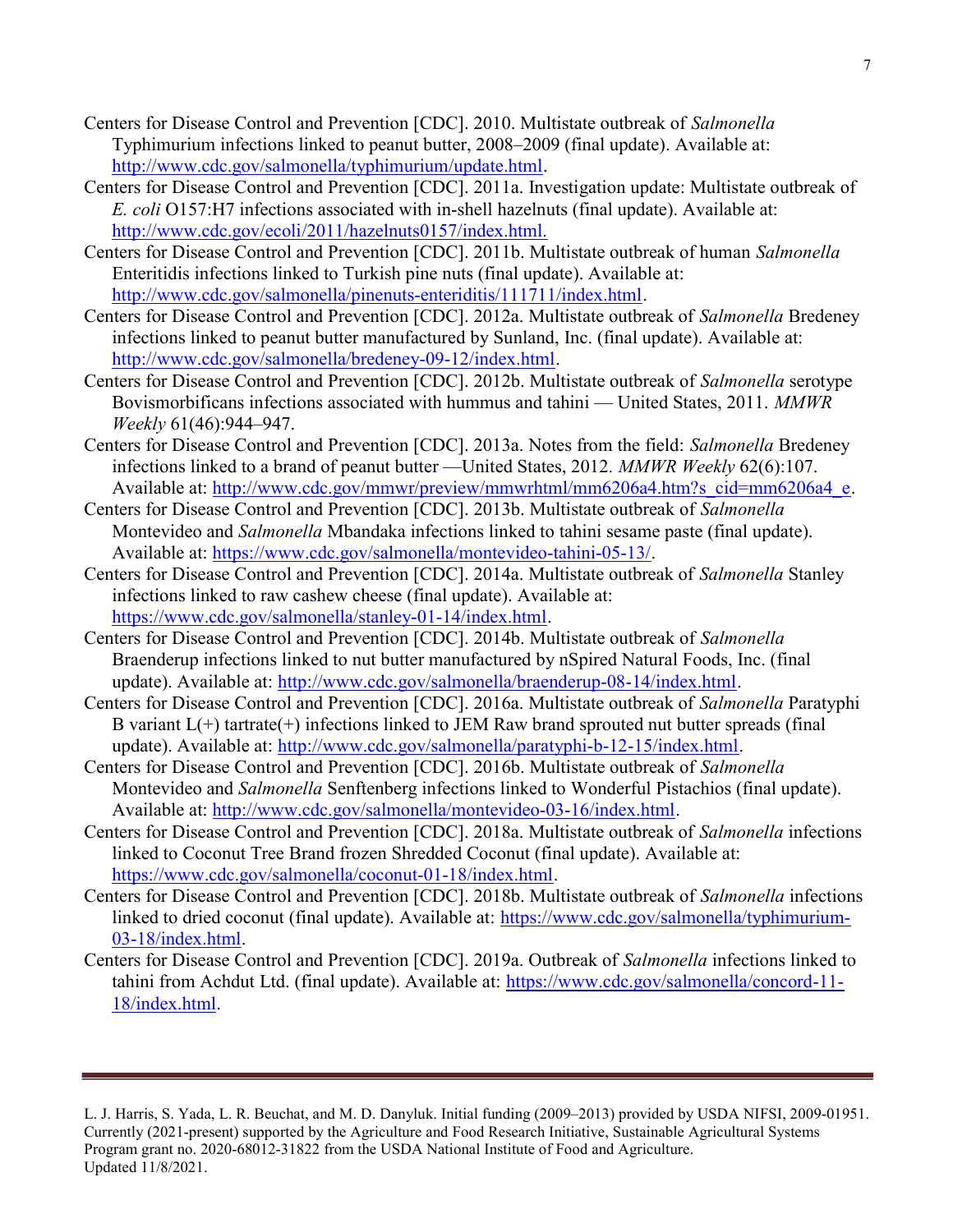- Centers for Disease Control and Prevention [CDC]. 2019b. Outbreak of Salmonella infections linked to Karawan brand tahini (final update). Available at: https://www.cdc.gov/salmonella/concord-05- 19/index.html.
- Centers for Disease Control and Prevention [CDC]. 2021. Salmonella outbreak linked to Jule's cashew brie. Available at: https://www.cdc.gov/salmonella/duisburg-04-21/index.html.
- Chan, E. S., J. Aramini, B. Ciebin, D. Middleton, R. Ahmed, M. Howes, I. Brophy, I. Mentis, F. Jamieson, F. Rodgers, M. Nazarowec-White, S. C. Pichette, J. Farrar, M. Gutierrez, W. J. Weis, L. Lior, A. Ellis, and S. Isaacs. 2002. Natural or raw almonds and an outbreak of a rare phage type of Salmonella Enteritidis infection. Can. Commun. Dis. Rept. 28(12):97–99. Available at: http://publications.gc.ca/collections/Collection/H12-21-28-12.pdf.
- Chou, J. H., P. H. Hwang, and M. D. Malison. 1988. An outbreak of type A foodborne botulism in Taiwan due to commercially preserved peanuts. Int. J. Epidemiol. 17:899–902.
- Christian, K. A., J. Schlegal, L. Ard, E. Mays, P. Curry, and M. Davis. 2007. Outbreak of Salmonella serotype Thompson associated with boiled peanuts—South Carolina, 2006. (abstract). In 56th Annual Epidemic Intelligence Service Conference, CDC, Atlanta, GA, p. 62. Available at: http://www.cdc.gov/eis/downloads/2007.eis.conference.pdf.
- de Jong, B., Andersson, Y., Giesecke, J., Hellström, L., Stamer, U., and Wollin, R. 2001. Salmonella Typhimurium outbreak in Sweden from contaminated jars of helva (or halva). Eurosurveillance 5(29), 19 July:1715. Available at:

http://www.eurosurveillance.org/ViewArticle.aspx?ArticleId=1715.

- European Centre for Disease Prevention and Control [ECDC]. 2017. Cluster of new Salmonella serotype cases with antigenic formula 11:z41:enz15 in four EU Member States. Available at: http://ecdc.europa.eu/en/publications/Publications/20-mar-2017-RRA-cluster-new-Salmonellaserotypes-four-eu-member-states.pdf.
- Farber, J. 5 January 2015. Personal communication. Available from the author at: ljharris@ucdavis.edu.
- Fensterbush, J. 2021. Jule's cashew brie Salmonella outbreak over after 20 sick. Food Poison Journal, July 7. Available at: https://www.foodpoisonjournal.com/foodborne-illness-outbreaks/jules-cashewbrie-salmonella-outbreak-over-after-20-sick/.
- Food Standards Australia New Zealand [FSANZ]. 2012. Warning and advice on raw almonds and possible Salmonella contamination. [Note: Original media release 23 October 2012; document is no longer available online from FSANZ.]
- Heiman Marshall, K. E., H. Booth, J. Harrang, K. Lamba, A. Folley, M. Ching-Lee, E. Hannapel V. Greene, A. Classon, L. Whitlock, L. Shade, S. Viazis, T. Nguyen, and K. P. Neil. 2018. New product, old problem(s): multistate outbreak of *Salmonella* Paratyphi B variant  $L(+)$  tartrate(+) infections linked to raw sprouted nut butters, October 2015. Epidemiology and Infection 147(20):1–6.
- Isaacs, S., J. Aramini, B. Ciebin, J. A. Farrar, R. Ahmed, D. Middleton, A. U. Chandran, L. J. Harris, M. Howes, E. Chan, A. S. Pichette, K. Campbell, A. Gupta, L. Y. Lior, M. Pearce, C. Clark, F. Rodgers, F. Jamieson, I. Brophy, and A. Ellis. 2005. An international outbreak of salmonellosis associated with raw almonds contaminated with a rare phage type of Salmonella Enteritidis. J. Food Prot. 68:191–198.
- Killalea, D., L. R. Ward, D. Roberts, J. de Louvois, F. Sufi, J. M. Stuart, P. G. Wall, M. Susman, M. Schwieger, P. J. Sanderson, I. S. T. Fisher, P. S. Mead, O. N. Gill, C. L. R. Bartlett, and B. Rowe. 1996. International epidemiological and microbiological study of outbreak of Salmonella Agona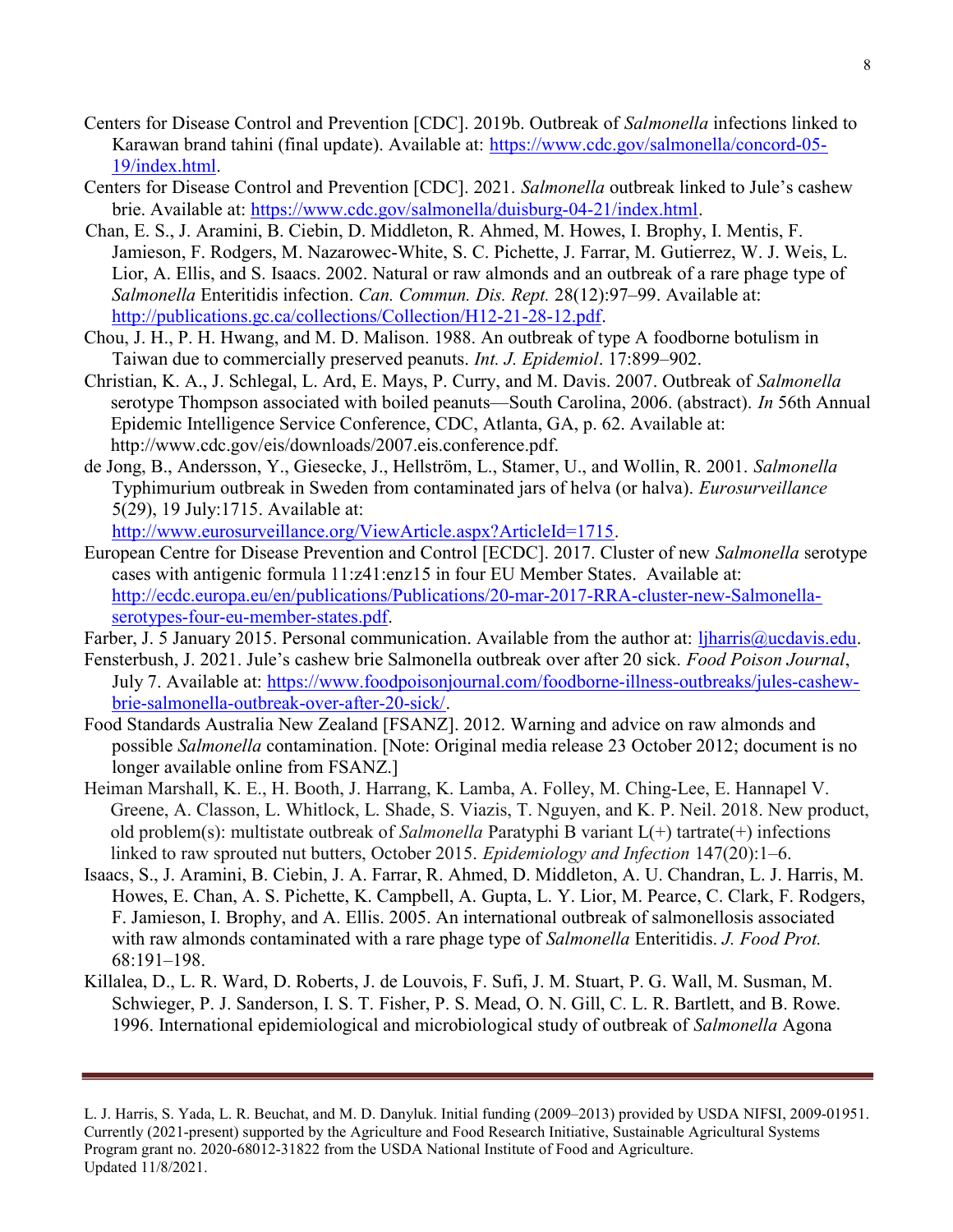infection from a ready to eat savoury snack—I: England and Wales and the United States. Br. Med. J. 313:1105–1107.

- Kirk, M. D., C. L. Little, M. Lem, M. Fyfe, D. Genobile, A. Tan, J. Threlfall, A. Paccagenella, D. Lightfoot, H. Lyi, L. McIntyre, L. Ward, D. J. Brown, S. Surnam, and I. S. T. Fisher. 2004. An outbreak due to peanuts in their shell caused by Salmonella enterica serotypes Stanley and Newport – sharing molecular information to solve international outbreaks. Epidemiol. Infect. 132:571–577.
- Ledet Müller, L., M. Hjertqvist, L. Payne, H. Pettersson, A. Olsson, L. Plym Forshell, and Y. Andersson. 2007. Cluster of Salmonella Enteritidis in Sweden 2005-2006 – suspected source: almonds. Eurosurveillance 12(6), 1 June:718.
- Little, C. 2001. International outbreak of Salmonella Typhimurium DT104 update from the United Kingdom. Eurosurveillance 5(33), 16 August:1700. Available at: http://www.eurosurveillance.org/ViewArticle.aspx?ArticleId=1700.
- Luna, S., M. Taylor, E. Galanis, R. Asplin, J. Huffman, D. Wagner, L. Hoang, A. Paccagnella, S. Shelton, S. Ladd-Wilson, S. Seelman, B. Whitney, E. Elliot, R. Atkinson, K. Marshall, and C. Basler. 2018. Outbreak of Salmonella Chailey infections linked to precut coconut pieces — United States and Canada, 2017. MMWR Weekly 67(39):1098–1100. Available at: https://www.cdc.gov/mmwr/volumes/67/wr/mm6739a5.htm.
- Marler Clark LLP. 2006. 2006 Salmonella Thompson at a pumpkin festival. Available at: http://outbreakdatabase.com/.
- Miller, B. D., C. E. Rigdon, J. Ball, J. M. Rounds, R. F. Klos, B. M. Brennan, K. D. Arends, P. Kennelly, C. Hedberg, and K. E. Smith. 2012. Use of traceback methods to confirm the source of a multistate Escherichia coli O157:H7 outbreak due to in-shell hazelnuts. J. Food Prot. 75:320–327.
- New Zealand Public Health Surveillance [NZPHS]. 2013. Human Salmonella isolates, 2012. Available at: https://surv.esr.cri.nz/enteric\_reference/human\_salmonella.php?we\_objectID=3315.
- News Desk, 2020. U.S. among countries sent Brazil nuts contaminated with Salmonella. Food Safety News, August 27. Available at: https://www.foodsafetynews.com/2020/08/u-s-among-countries-sentbrazil-nuts-contaminated-with-salmonella/.
- Ngan, N. T. T., V. N. A. Tho, D. T. N. Khanh, V. T. T. Hien, J. N. Day, N. N. Sang, H. T. Tam, H. T. C. Thanh, and L. Q. Hung. 2020. Botulism outbreak after the consumption of vegetarian pâté in the south of Viet Nam. Wellcome Open Res. 5:257. Available at: https://doi.org/10.12688/wellcomeopenres.16372.3.
- Obenhuber, D. C. 2020. Back-to-back outbreaks in frozen and dried imported coconut. FoodSafety Magazine, October 19. Available at: https://www.foodsafetymagazine.com/magazine-archive1/octobernovember-2020/back-to-backoutbreaks-in-frozen-and-dried-imported-coconut/#References.
- O'Grady, K. A., J. Powling, A. Tan, M. Valcanis, D. Lightfoot, J. Gregory, K. Lalor, R. Guy, B. Ingle, R. Andrews, S. Crerar, and R. Stafford. 2001. Salmonella Typhimurium DT104 – Australia, Europe. Archive no. 20010822.1980. Available at: http://www.promedmail.org.
- Oregon Health Authority [OHA]. 2017. Communicable disease outbreaks, 2016. CD Summary 66(8). Available at:

https://www.oregon.gov/oha/PH/DISEASESCONDITIONS/COMMUNICABLEDISEASE/CDSUM MARYNEWSLETTER/Documents/2017/ohd6608.pdf.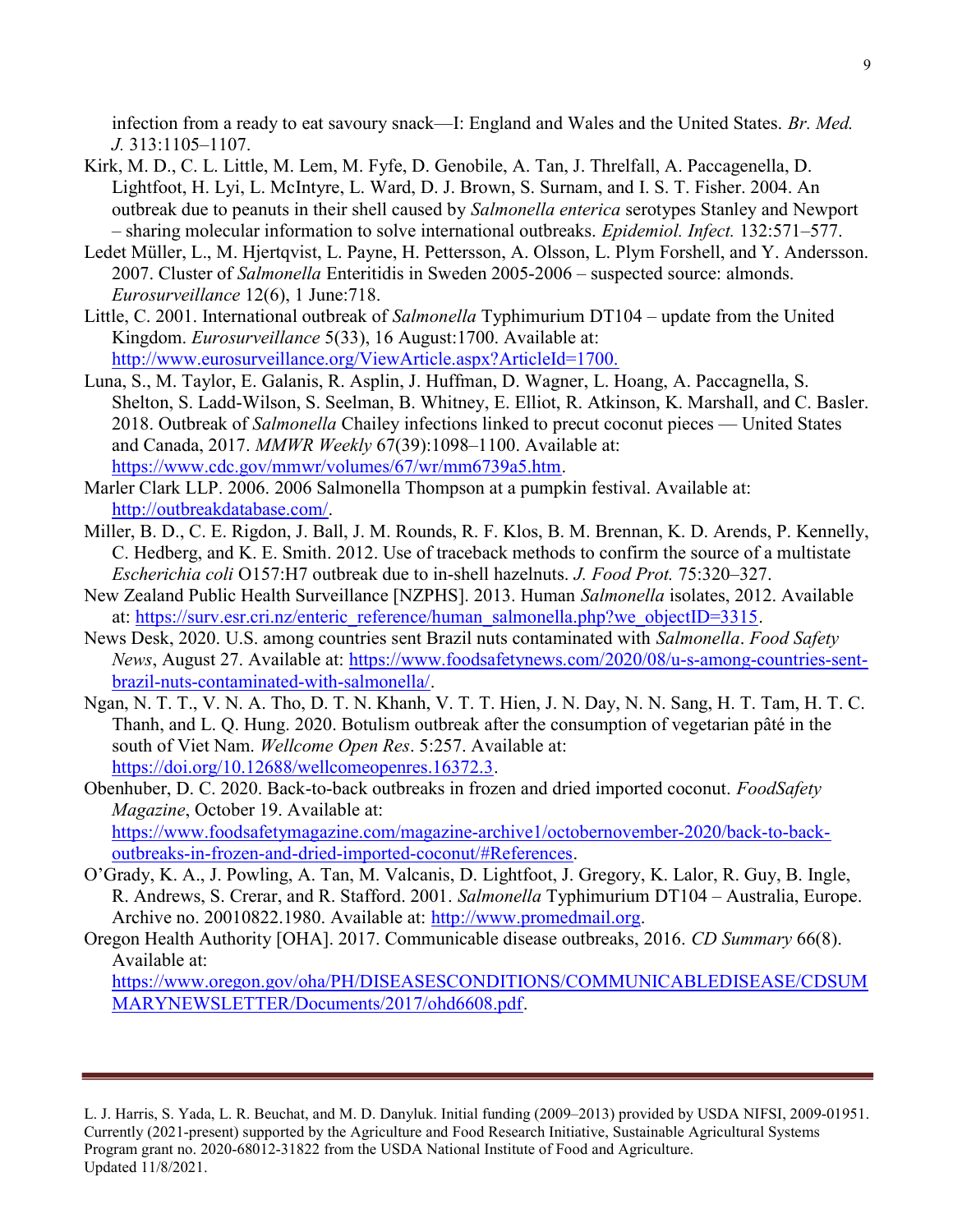- OzFoodNet Working Group [OzFoodNet]. 2010. OzFoodNet quarterly report, 1 April to 30 June 2010. Foodborne and suspected foodborne disease outbreaks. Commun. Dis. Intell. 34(3):345–354. Available at: http://www.health.gov.au/internet/main/publishing.nsf/Content/cda-cdi3403o.htm.
- OzFoodNet Working Group [OzFoodNet]. 2013. OzFoodNet quarterly report, 1 October to 31 December 2012. Salmonella Typhimurium PT 3 associated with the consumption of raw almonds. Commun. Dis. Intell. 37(4):418–426. Available at:

https://www1.health.gov.au/internet/main/publishing.nsf/Content/cda-cdi3704g.htm.

- Paine, S., C. Thornley, M. Wilson, M. Dufour, K. Sexton, J. Miller, G. King, S. Bell, D. Bandaranayake, and G. Mackereth. 2014. An outbreak of multiple serotypes of Salmonella in New Zealand linked to consumption of contaminated tahini imported from Turkey. Foodborne Path. Dis. 11(11):887–892.
- ProMED-mail. 2006. Salmonellosis, boiled peanuts USA (South Carolina). Archive no. 20061102.3135. Available at: http://www.promedmail.org.
- Public Health Agency of Canada [PHAC]. 2011. Public health advisory: E. coli outbreak. Public Health Agency of Canada press release April 4. [Note: Document on walnut-associated outbreak is no longer available online.]
- Scheil, W., S. Cameron, C. Dalton, C. Murray, and D. Wilson. 1998. A South Australian Salmonella Mbandaka outbreak investigation using a database to select controls. Aust. N.Z. J. Public Health 22:536–539.
- Scheil, W., C. Dalton, S. Cameron, and C. Murray. 1997. A multi-state Salmonella Mbandaka outbreak associated with peanut butter: the South Australian experience. J. Clin. Epidemiol. 50 (Supp. 1):18S.
- Schmitt, N., G. Yu, R. Greve, and L. McIntyre. 2018. Outbreak of S. Weltevreden linked to fermented cashew nut cheese in Victoria, BC. Environmental Heath Review 61(3):74–81. Available at: https://pubs.ciphi.ca/doi/10.5864/d2018-017.
- Semple, A. B., W. H. Parry, and A. J. Graham. 1961. Paratyphoid fever traced to desiccated coconut. Lancet 278(7198):364–365.
- Sheppard, Y. D., D. Middleton, Y. Whitfield, F. Tyndel, S. Haider, J. Spiegelman, R. H. Swartz, M. P. Nelder, S. L. Baker, L. Landry, R. MacEachern, S. Deamond, L. Ross, G. Peters, M. Baird, D. Rose, G. Sanders, and J. W. Austin. 2012. Intestinal toxemia botulism in 3 adults, Ontario, Canada, 2006– 2008. Emerg. Infect. Dis. 18(1):1–6.
- Sheth, A. N., M. Hoekstra, N. Patel, G. Ewald, C. Lord, C. Clarke, E. Villamil, K. Niksich, C. Bopp, T.- A. Nguyen, D. Zink, and M. Lynch. 2011. A national outbreak of Salmonella serotype Tennessee infections from contaminated peanut butter: a new food vehicle for salmonellosis in the United States. Clin. Infect. Dis. 53:356–362.
- Shohat, T., M. S. Green, D. Merom, O. N. Gill, A. Reisfeld, A. Matas, D. Blau, N. Gal, and P. E. Slater. 1996. International epidemiological and microbiological study of outbreak of Salmonella Agona infection from a ready to eat savoury snack—II: Israel. Br. Med. J. 313:1107–1109.
- Tauxe, R. V., S. J. O'Brian, and M. Kirk. 2008. Outbreaks of food-borne diseases related to the international food trade. p. 69–112. In M. P. Doyle, and M. C. Erickson (ed.), Imported food: Microbiological issues and challenges. ASM Press, Washington, DC.
- Threlfall, E. J., M. D. Hampton, L. R. Ward, and B. Rowe, 1996. Application of pulsed-field gel electrophoresis to an international outbreak of Salmonella agona. Emerg. Infect. Dis. 2:130–132.
- Tsai, S. J., Y. C. Chang, J. D. Wang, and J. H. Chou. 1990. Outbreak of type A botulism caused by a commercial food product in Taiwan: clinical and epidemiological investigations. Zhonghua Yi Xue Za Zhi (Taipei) [Chinese Med. J.] 46:43–48. (In Chinese; English abstract.)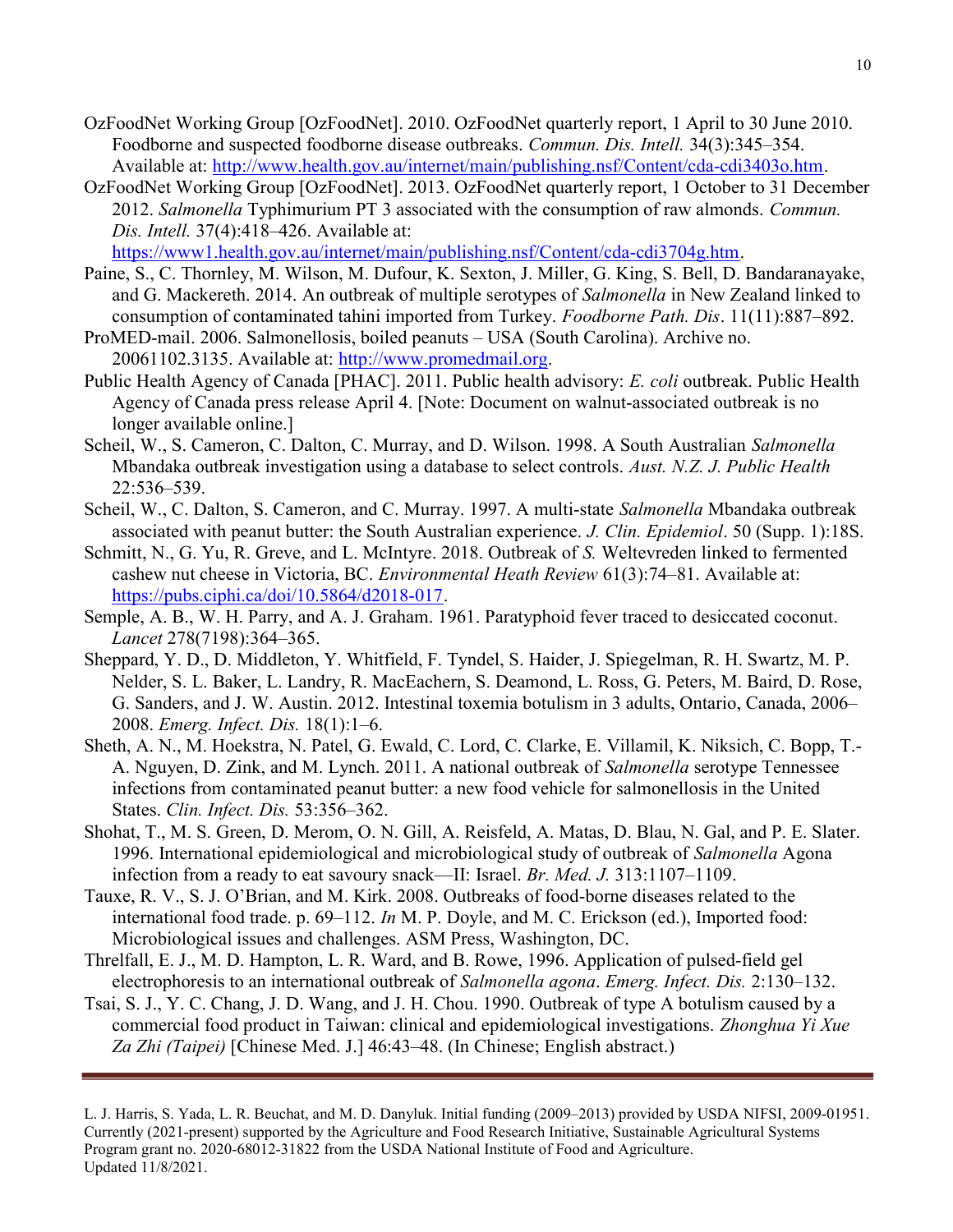- Unicomb, L. E., G. Simmons, T. Merritt, J. Gregory, C. Nicol, P. Jelfs, M. Kirk, A. Tan, R. Thomson, J. Adamopoulos, C. L. Little, A. Currie, and C. B. Dalton. 2005. Sesame seed products contaminated with Salmonella: three outbreaks associated with tahini. Epidemiol. Infect. 133:1065–1072.
- U.S. Food and Drug Administration [US FDA]. 2014. FDA investigation summary Multistate outbreak of Salmonella Senftenberg infections associated with pistachios from a California roaster. Available at: http://wayback.archive-

it.org/7993/20171114154922/https://www.fda.gov/Food/RecallsOutbreaksEmergencies/Outbreaks/uc m386377.htm.

- U.S. Food and Drug Administration [US FDA]. 2016a. FDA investigated multistate outbreak of Salmonella infections linked to raw nut butter products. Available at: http://www.fda.gov/Food/RecallsOutbreaksEmergencies/Outbreaks/ucm475416.htm#update.
- U.S. Food and Drug Administration [US FDA]. 2016b. FDA investigated multistate outbreak of Salmonella infections linked to Wonderful Pistachio. Available at: http://www.fda.gov/Food/RecallsOutbreaksEmergencies/Outbreaks/ucm489648.htm.
- U.S. Food and Drug Administration [US FDA]. 2016c. Paramount Farms 10/7/16 warning letter, October 7, 2016. Available at: https://wayback.archiveit.org/7993/20190424200426/https://www.fda.gov/ICECI/EnforcementActions/WarningLetters/2016 /ucm524491.htm.
- U.S. Food and Drug Administration [US FDA]. 2019. Outbreak investigation of Salmonella Concord linked to tahini, winter 2018. Available at: https://www.fda.gov/food/outbreaks-foodborneillness/outbreak-investigation-salmonella-concord-linked-tahini-winter-2018.
- U.S. Food and Drug Administration [US FDA]. 2021a. Outbreak investigation of Salmonella: Jule's Cashew Brie (April 2021). Available at: https://www.fda.gov/food/outbreaks-foodborneillness/outbreak-investigation-salmonella-jules-cashew-brie-april-2021.
- U.S. Food and Drug Administration [US FDA]. 2021b. Jule's Foods MARCS-CMS 615218 warning letter, October 19, 2021. Available at: https://www.fda.gov/inspections-compliance-enforcementand-criminal-investigations/warning-letters/jules-foods-615218-10192021.
- Ward, L., S. Brusin, G. Duckworth, and S. O'Brien. 1999. Salmonella java phage type Dundee—rise in cases in England: update. Eurosurveillance 3(12), 18 March:1435. Available at: http://www.eurosurveillance.org/ViewArticle.aspx?ArticleId=1435.
- Whitham, H. K., P. Sundararaman, D. Dewey-Mattia, K. Manikonda, K. E. Marshall, P. M. Griffin, B. L. Gleason, S. Subramhanya, and S. J. Crowe. 2021. Novel outbreak-associated food vehicles, United States. Emerg. Inf. Dis. 27(10):2554–2559. Available at: https://wwwnc.cdc.gov/eid/article/27/10/20-4080\_article.
- Whitworth, J. 2012. FSANZ warning follows salmonella outbreak in raw almonds. Food Ouality News, 13 October. Available at: http://www.foodqualitynews.com/Food-Alerts/FSANZ-warning-followssalmonella-outbreak-in-raw-almonds.
- Whitworth, J. 2014. Salmonella from cashews sickens 14. Food Quality News, January 6. Available at: http://www.foodqualitynews.com/Food-Alerts/Salmonella-from-cashews-sickens-14.
- Whitworth, J. 2020a. Nearly 100 sick in UK outbreak linked to nuts; some sent to U.S. Food Safety News, August 28. Available at: https://www.foodsafetynews.com/2020/08/nearly-100-sick-in-ukoutbreak-linked-to-nuts/#more-196956. [Brazil nuts]

L. J. Harris, S. Yada, L. R. Beuchat, and M. D. Danyluk. Initial funding (2009–2013) provided by USDA NIFSI, 2009-01951. Currently (2021-present) supported by the Agriculture and Food Research Initiative, Sustainable Agricultural Systems Program grant no. 2020-68012-31822 from the USDA National Institute of Food and Agriculture. Updated 11/8/2021.